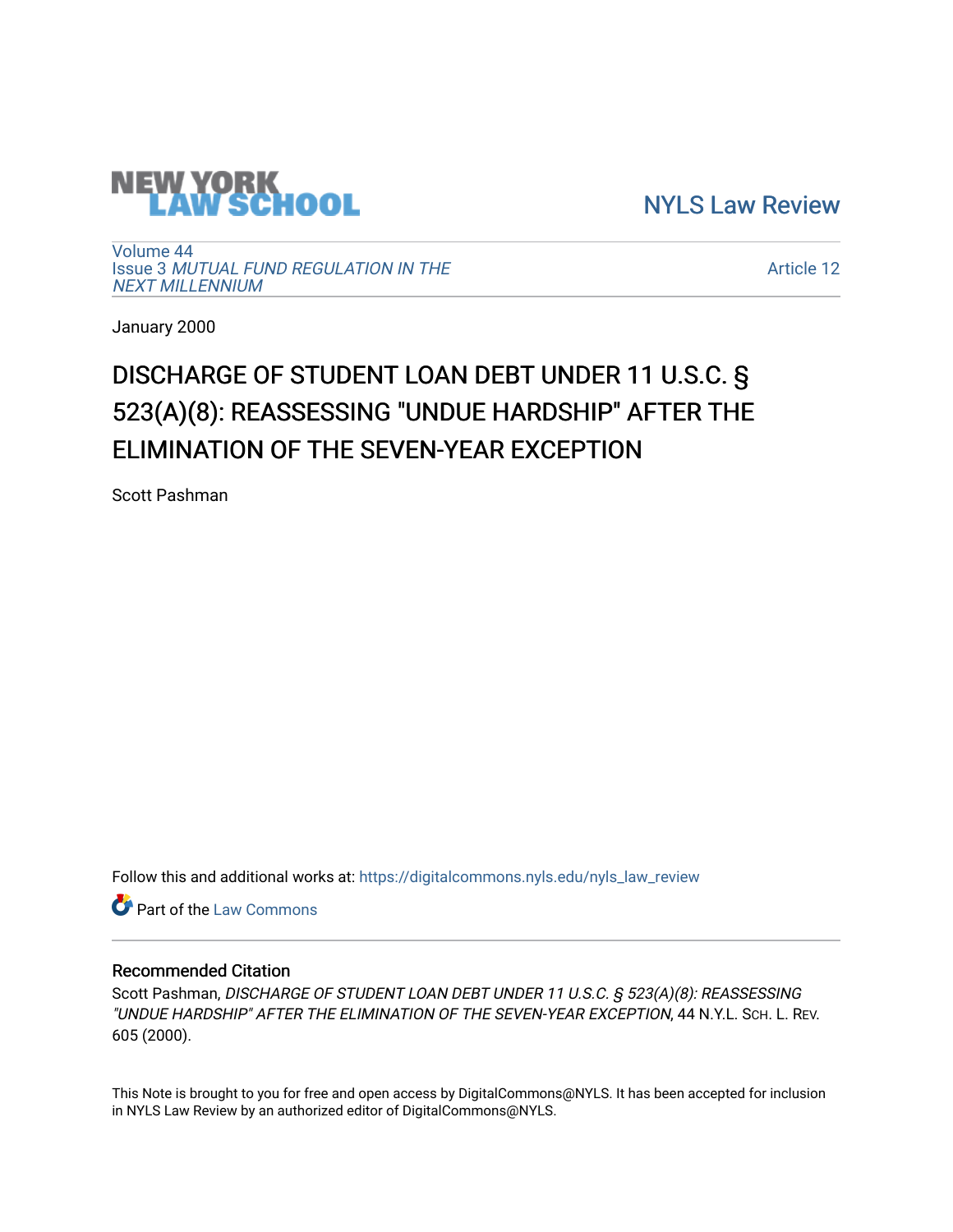## DISCHARGE OF STUDENT LOAN DEBT UNDER **11** U.S.C. **§ 523(A) (8):** REASSESSING "UNDUE HARDSHIP" AFTER THE ELIMINATION OF THE SEVEN-YEAR EXCEPTION

#### I. INTRODUCTION

In 1998, Congress closed one of only two doors available to debtors seeking discharge of student loan debts in bankruptcy.' Prior to October 7, 1998, the Bankruptcy Code made student loan debts nondischargeable unless: **(1)** the loans first became due more than seven years before the debtor filed for bankruptcy;<sup>2</sup> or  $(2)$  not allowing the student loan debts to be discharged would impose an undue hardship on the debtor and the debtor's dependents.3 On October 7, President Clinton signed into law the Higher Education Amendments of 1998, which eliminated the seven-year exception, leaving only the undue hardship exception to non-dischargeability.<sup>4</sup>

This Note argues that "undue hardship" must be interpreted more broadly than it has been before, now that debtors are no longer protected by the automatic seven-year exception.5 Lowering the standards necessary to establish "undue hardship" is consistent with the Bankruptcy Code's underlying policy of providing debtors with a fresh start, free from oppressive debt.6

3. *See* Bankruptcy Reform Act of 1978, Pub. L. No. 95-598, 92 Stat. 2549, 2591 (codified as amended at 11 U.S.C. § 523(a)(8)(B) (1994)).

4. *See* Higher Education Amendments of 1998, Pub. L. No. 105-244, § 971, 112 Stat. 1581, 1837 (1998) (codified as amended at 11 U.S.C. § 523 (a) (8) (1999)). The primary purpose of the 1998 Higher Education Amendments was to provide federal funding for student loans at a reduced interest rate. *See* Gargotta, *supra* note 1, at 8.

5. For an article making the opposite argument, *see* Gargotta, *supra* note 1. To Gargotta, the elimination of the seven-year exception suggests that Congress now views 'undue hardship" as creditor protection rather than debtor protection. *See id.* at 9. According to that view, "the circumstances that warrant an undue hardship discharge may have to be more extreme than previously considered." *Id.*

6. *See* Robert F. Salvin, *Student Loans, Bankruptcy, and the Fresh Start Policy: Must Debtors Be Impoverished to Discharge Educational Loansi,* 71 **TUL.** L. REv. 139 (1996) (arguing prior to the 1998 elimination of the seven-year discharge that undue hardship

<sup>1.</sup> *See* Craig A. Gargotta, *Congress Amends* **§** *523(a)(8) to Eliminate Seven-Year Discharge Provision for Student Loans,* 17-NOV AM. BANKR. INST. J. 8, 8 (1998).

*<sup>2.</sup> See* Crime Control Act of 1990, Pub. L. No. 101-647, § 3621(1), 104 Stat. 4789, 4964 (codified as amended at 11 U.S.C. § 523(a) (8) (A)) (repealed 1998). Section 523(a) (8) (A) originally required that an education loan be due for a five year period. *See* Bankruptcy Reform Act of 1978, *reprinted in* 1978 U.S.C.C.A.N. 2549, 2591.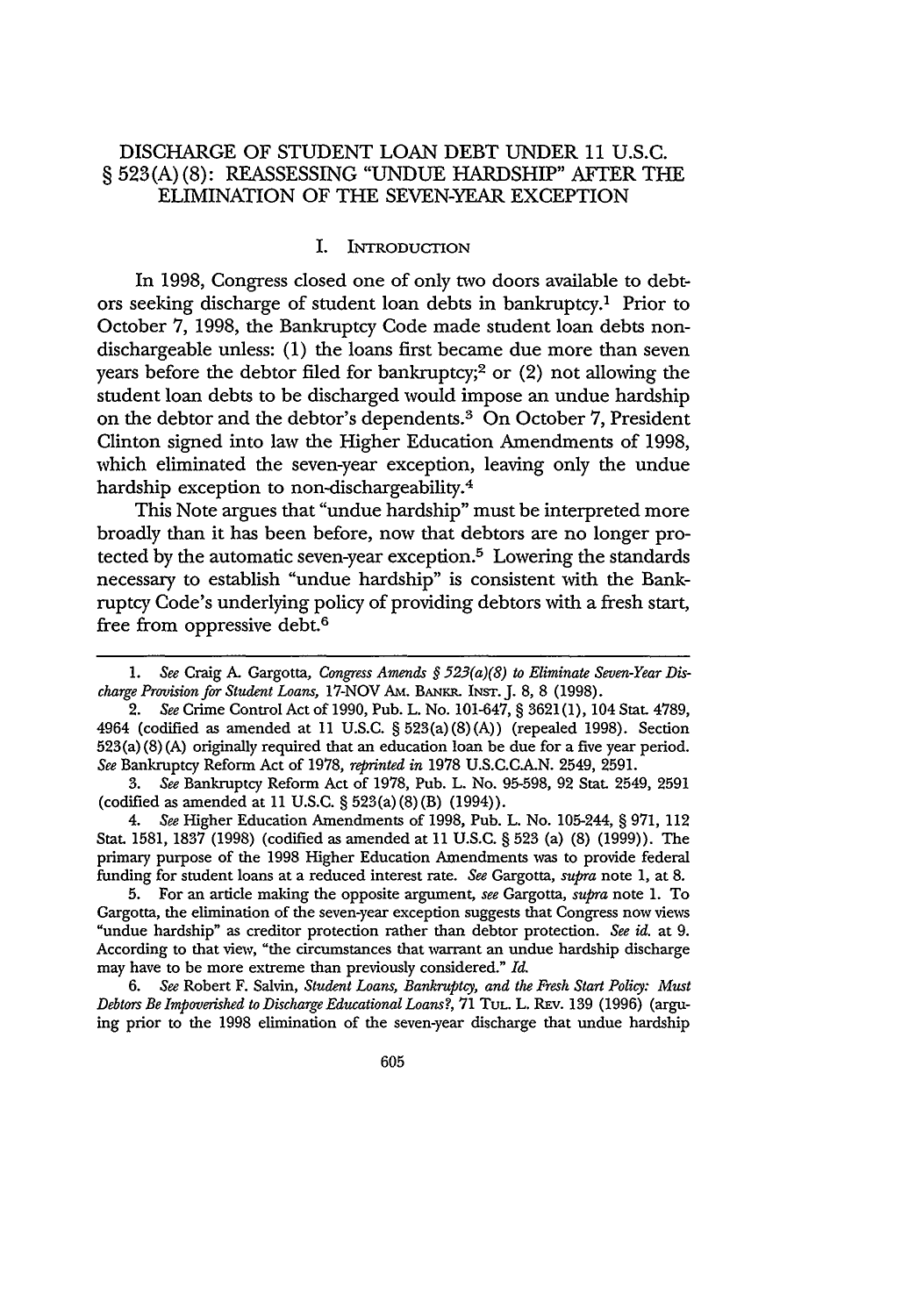Part II presents § 523 (a) (8) of the Bankruptcy Code and discusses its legislative history.7 Part III discusses the major tests used by courts to determine whether "undue hardship" has been established.8 Part IV explains the critical role the seven-year discharge once played in guiding judicial interpretation of "undue hardship" and how the repeal of the seven-year discharge requires that standard to be reassessed.9 This note concludes that the often harsh previous interpretations of "undue hardship" were the natural result of a statutory scheme that provided for automatic discharge after seven-years, and that the courts must lower that standard now because debtors no longer have any other way out of oppressive student loan debt.

## II. **SECTION** 523(A) (8)

Section 523(a)(8) of the Bankruptcy Code currently provides:

A discharge under section 727, 1141, 1228(a), 1228(b), or 1328(b) of this title does not discharge an individual debtor from any debt-for an educational benefit overpayment or loan made, insured or guaranteed by a governmental unit or nonprofit institution, or for an obligation to repay funds received as an educational benefit, scholarship or stipend, unless excepting such debt from discharge under this paragraph will impose an undue hardship on the debtor and the debtor's dependents.<sup>10</sup>

should be interpreted more leniently, in a manner more consistent with the fresh start policy).

<sup>7.</sup> *See infra* notes 10-26.

*<sup>8.</sup> See infra* notes 27-107.

*<sup>9.</sup> See infra* notes 108-51.

<sup>10. 11</sup> U.S.C. § 523(a) (8) (1999). At the conclusion of a bankruptcy case the debtor is normally granted a discharge, an injunction against the enforcement by creditors of the debtor's pre-filing obligations. *See* 11 U.S.c. §§ 524, 727 (1994). In a Chapter Seven case, an individual debtor is granted a discharge in exchange for having surrendered his or her non-exempt property to the bankruptcy trustee, who liquidates that property and distributes the proceeds to the creditors. In a Chapter 13 case, individual debtors may keep all or most of their property, provided the court approves a repayment plan in accordance with the Code. *See id.* at §§ 1321-28. Chapter Nine for municipal bankruptcy, Chapter 11 for corporate reorganization (or sometimes individual reorganization), and Chapter 12 for family-farmer bankruptcy, work in much the same fashion. *See id.* at §§ 941-44, 1121-41, 1321-28. In certain cases it is possible for a debtor to be denied a discharge, such as where the debtor attempts to hide or conceal its assets from creditors. *See id.* at § 727(a).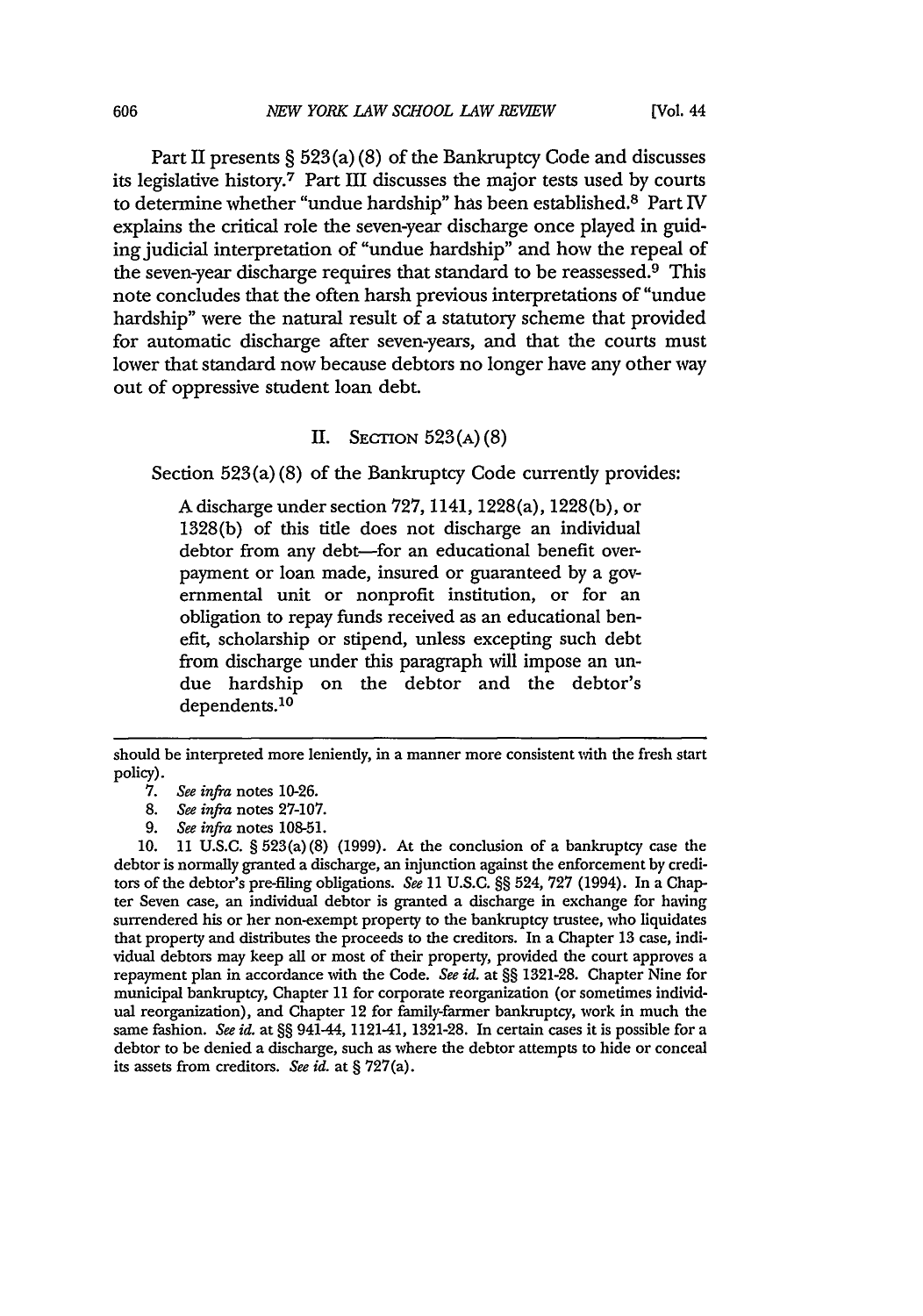Before 1990, notwithstanding a debtor's discharge in bankruptcy, § 523 (a) (8) specifically restricts the dischargeability of student loans that were insured or guaranteed by a governmental unit, or that were made under any program funded by a governmental unit or nonprofit institution.<sup>11</sup> An amendment to  $\S 523(a)(8)$  in 1990 added the words "or for an obligation to repay funds received as an educational benefit, scholarship or stipend." $12$  "The added words [have] removed any requirement that the loan involve a governmental.. .or nonprofit institution."<sup>13</sup> Thus, " $\S$  523(a)(8) [now may] be interpreted as applying to a loan made by any lender for an educational purpose."<sup>14</sup>

Supporters of  $\S 523(a)(8)$  argue that educational loans are not granted on the same basis as other loans. 15 Lenders or guarantors who participate in educational loan programs typically extend credit to students who might not qualify for credit under traditional standards.<sup>16</sup> Interest rates and repayment terms can be very favorable to the student borrower, and no security is usually required.<sup>17</sup> Such lending fosters the government's policy of promoting access to educational opportunities.<sup>18</sup>

In enacting § 523 (a) (8), Congress was primarily concerned about abusive student debtors and protecting the solvency of student loan programs.<sup>19</sup> In particular, Congress was concerned by reports of irresponsible students and recent graduates declaring bankruptcy as a way to avoid repayment of student loans on the eve of lucrative careers. <sup>20</sup> Upon graduation, the typical student has little or no non-exempt property that can be distributed to creditors, but may have substantial future earning potential.<sup>21</sup> Section 523(a)(8) was designed to remove the perceived temptation of recent graduates to use the bankruptcy system as a low cost method of unencumbering those future earnings. <sup>22</sup>

17. *See* joRDAN, *supra* note 12, at 186.

20. *See* Thad Collins, *Forging Middle Ground: Revision of Student Loan Debts in Bankruptcy as an Impetus to Amend 11 U.S.C.* **§** *523(a)(8),* 75 **IOWA** L. REv. 733, 741-42 (1990).

21. SeeJoRDAN, *supra* note 12, at 186.

**<sup>11.</sup>** *See* 2 COLLIER **BANKRUPTcY** MANuAL 523.13[1] (3d **ed.** 1999).

<sup>12.</sup> ROBERT L. JORDAN Er **AL.,** BANKRuPTcy 186 (5th ed. 1999).

<sup>13.</sup> *Id.* at 186-87.

<sup>14.</sup> *Id.* at 187.

<sup>15.</sup> *See id.* at 186.

<sup>16.</sup> See 2 COLLIER BANKRUPTCY MANUAL, *supra* note 11, at 1 523.13[1].

<sup>18.</sup> *See* Santa Fe Med. Servs., Inc. v. Segal *(In re* Segal), 57 F.3d 342, 348 (3d Cir. 1995).

<sup>19.</sup> *See* Andresen v. Nebraska Student Loan Program *(In re* Andresen), Inc., 232 B.R. 127, 137 (B.A.P. 8th Cir. 1999).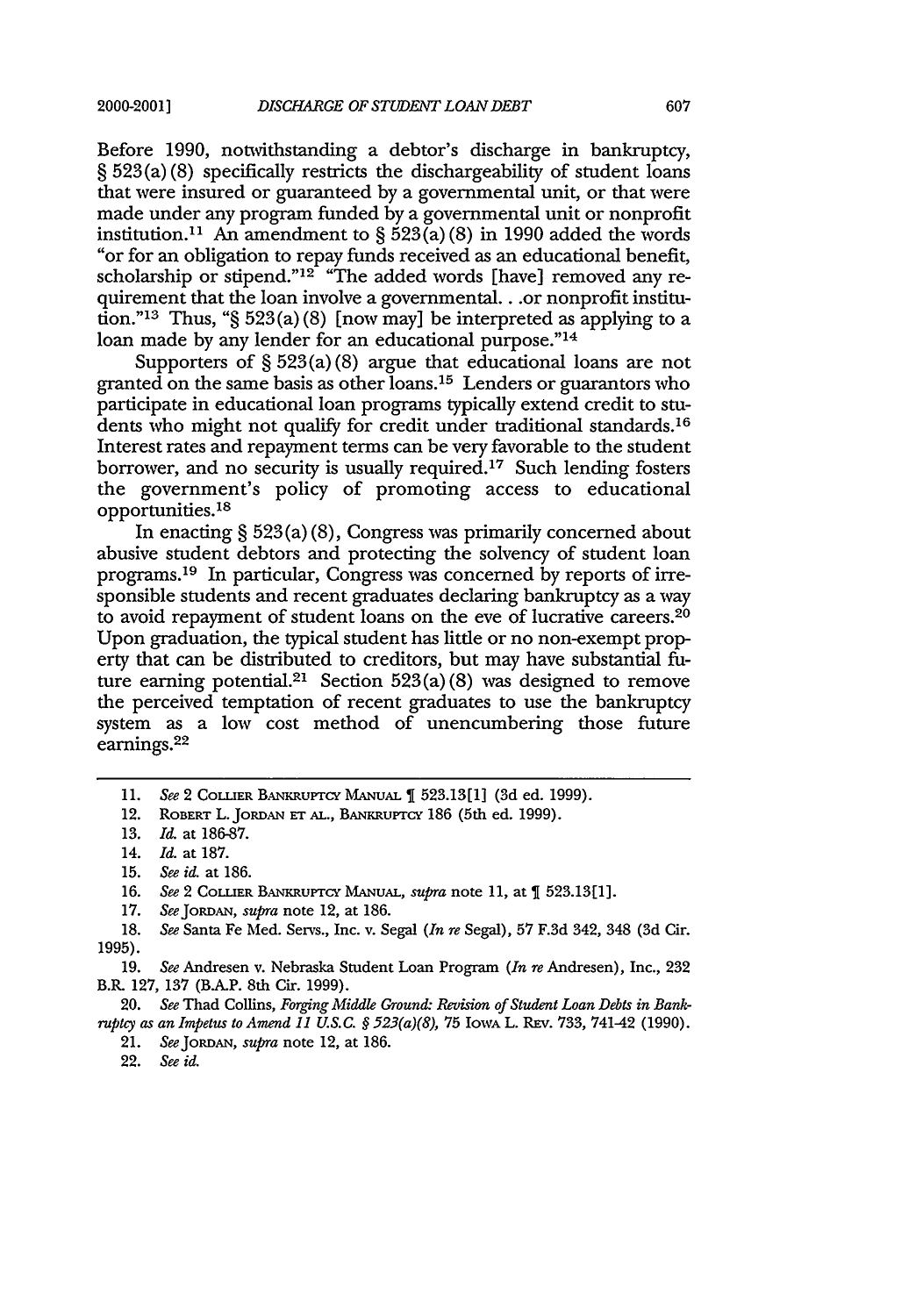Those who opposed the enactment of § **523** (a) (8) addressed the lack of empirical evidence supporting the theory that students and graduates were trying to take advantage of the bankruptcy system, or that such bad actors actually posed a threat to the continued viability of student loan programs.  $23 \text{ Å}$  study by the General Accounting Office made before the enactment of  $\S 523(a)(8)$  found that only a fraction of one percent of matured student loans had been discharged in bankruptcy, a rate that compared favorably to the consumer credit industry overall.24 The study also found that most debtors who had obtained discharge of student loans in bankruptcy also had other significant indebtedness, leading to the conclusion that those filings represented a genuine need for bankruptcy relief rather than attempts to find an easy avenue to student debt relief. $25$  Finally, the opposition to § 523 (a) (8) also argued that the non-dischargeability of student loans was merely a collection device "for lenders who were not being aggressive enough with their collection efforts."<sup>26</sup>

## III. **JUDICIAL** INTERPRETATION OF **"UNDUE** HARDSHIP"

Despite all the debate, "undue hardship" remains undefined in the Bankruptcy Code.27 Additionally, the scope of the legislative history to § 523(a) (8) is limited to Congress's purpose in excepting student loans from discharge.28 The legislative history only indicates that Congress intended to preserve student loan programs and to bar undeserving student borrowers from abusing the bankruptcy system.29 The legislative history does little to assist a court in identifying when Congress intended student loans to be discharged for "undue hardship."30

To fill in the gap left by Congress, courts have developed a number of tests for determining the existence of "undue hardship" over the last two decades.<sup>31</sup> Although the courts have tried to accurately reflect and enforce Congress's intent in providing an "undue hardship" exception to non-dischargeability, the tests each contain important dif-

<sup>23.</sup> *See Andresen,* 232 B.R. at 137.

<sup>24.</sup> *See* H.R. Rep. No. 95-595, at 133 (1977), *reprinted in* 1978 U.S.C.G.A.N. 5963, 6094. The House report contains the results of the General Accounting Office study, along with the opposing arguments made with respect to nondiscbargeability.

<sup>25.</sup> *See id.*

<sup>26.</sup> *See Andresen,* 232 B.R. at 137.

<sup>27.</sup> *See id.*

<sup>28.</sup> *See id.* at 130.

<sup>29.</sup> *See id.*

<sup>30.</sup> *See id.*

<sup>31.</sup> *See* i& at 137.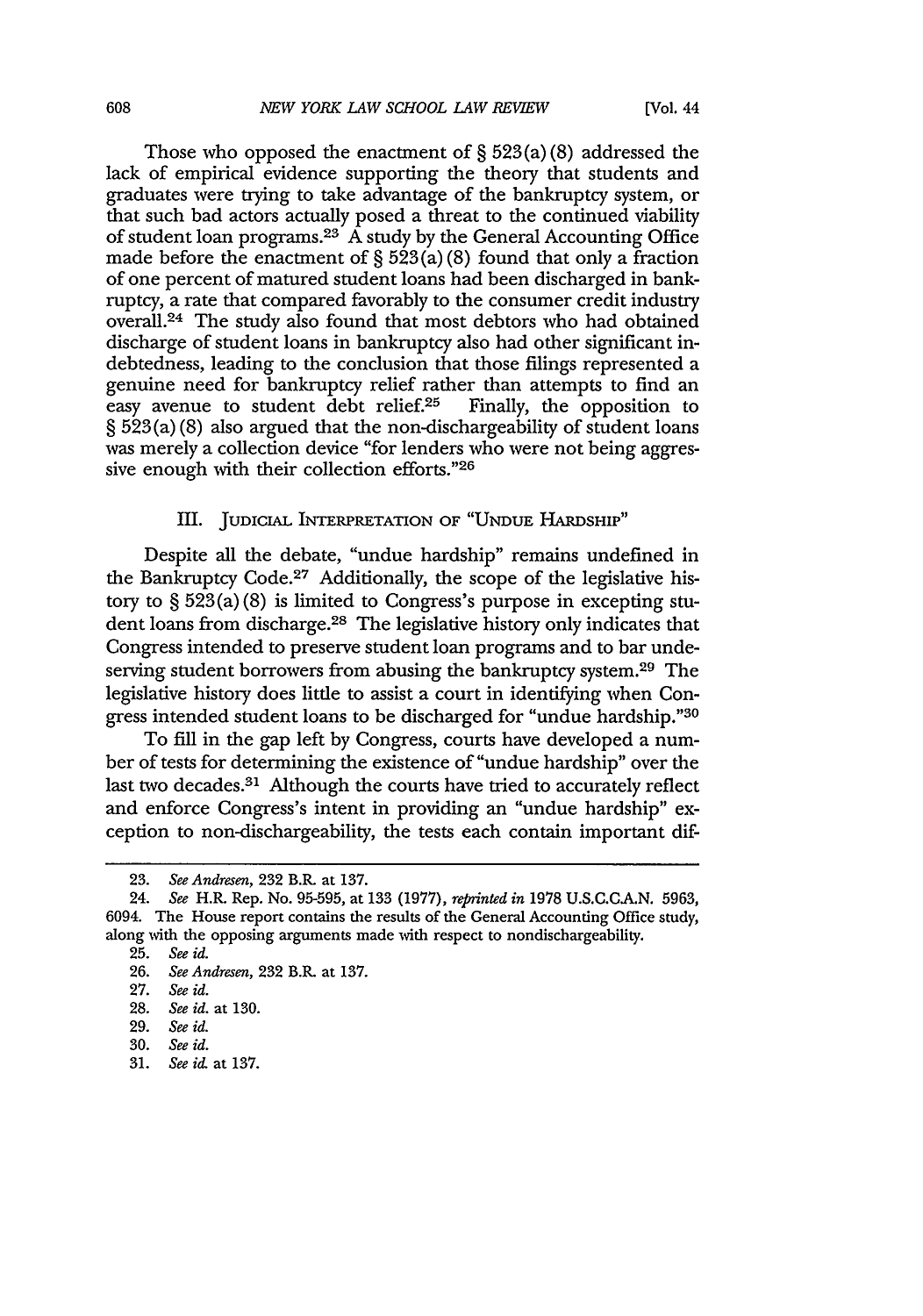ferences. 32 Thus, it has been noted that "there are as many tests for undue hardship as there are bankruptcy courts."33

## *A. The Brunner Test*

The test that has emerged as the majority view, having been adopted by most bankruptcy courts and several circuit courts,  $34$  was set forth by the Second Circuit Court of Appeals in *Brunner v. New York State Higher Education Services Corp.35* Under the *Brunner* test, the court considers three factors: (1) whether the debtor "cannot maintain, based on current income and expenses, a 'minimal' standard of living for herself and her dependents if forced to repay the loans;" $36$  (2) whether additional circumstances exist indicating that the debtor's state of affairs is "likely to persist for a significant portion of the repayment period;"<sup>37</sup> and (3) whether the debtor has made "good faith efforts" to repay the loans.<sup>38</sup>

The purpose of the good faith inquiry is to ensure that the debtor's inability to repay student loans should not have been caused by the debtor's own willfulness or negligence, but rather by circumstances beyond the debtor's control.39 Therefore, the good faith prong of the *Brunner* test is met as long as the debtor, through no fault of his or her own, has never had the ability to repay student loans. <sup>40</sup> Application of the *Brunner* test necessarily requires each court to apply its own intuitive sense of what constitutes a "minimal" standard of living and "good faith."41

Typical of cases applying the *Brunner* test is *In re Roberson*.<sup>42</sup> After graduating from high school and serving in the United States Army for three years as an equipment repairman and operator the debtor, Jerry

39. *See* Pennsylvania Higher Educ. Assistance Agency v. Faish *(In re* Faish), **72** F.3d 298, **305** (3d Cir. 1995).

<sup>32.</sup> *See id.*

<sup>33.</sup> *See Salvin, supra* note 6, at 149. However, Salvin observes that "[e]ven courts purporting to use the same test will differ in the subtleties with which the test is applied." *See id.* at n.64.

<sup>34.</sup> *See* Gargotta, *supra* note 1, at 8.

<sup>35. 831</sup> F.2d 395 (2d Cir. 1987).

<sup>36.</sup> *Id.* at 396.

<sup>37.</sup> *Id.*

**<sup>38.</sup>** *Id.*

<sup>40.</sup> See 2 COLLIER BANKRUPTCY MANUAL, supra note 11, at 1 523.12[2].

<sup>41.</sup> *See id.*

<sup>42. 999</sup> F.2d 1132 (7th Cir. 1993).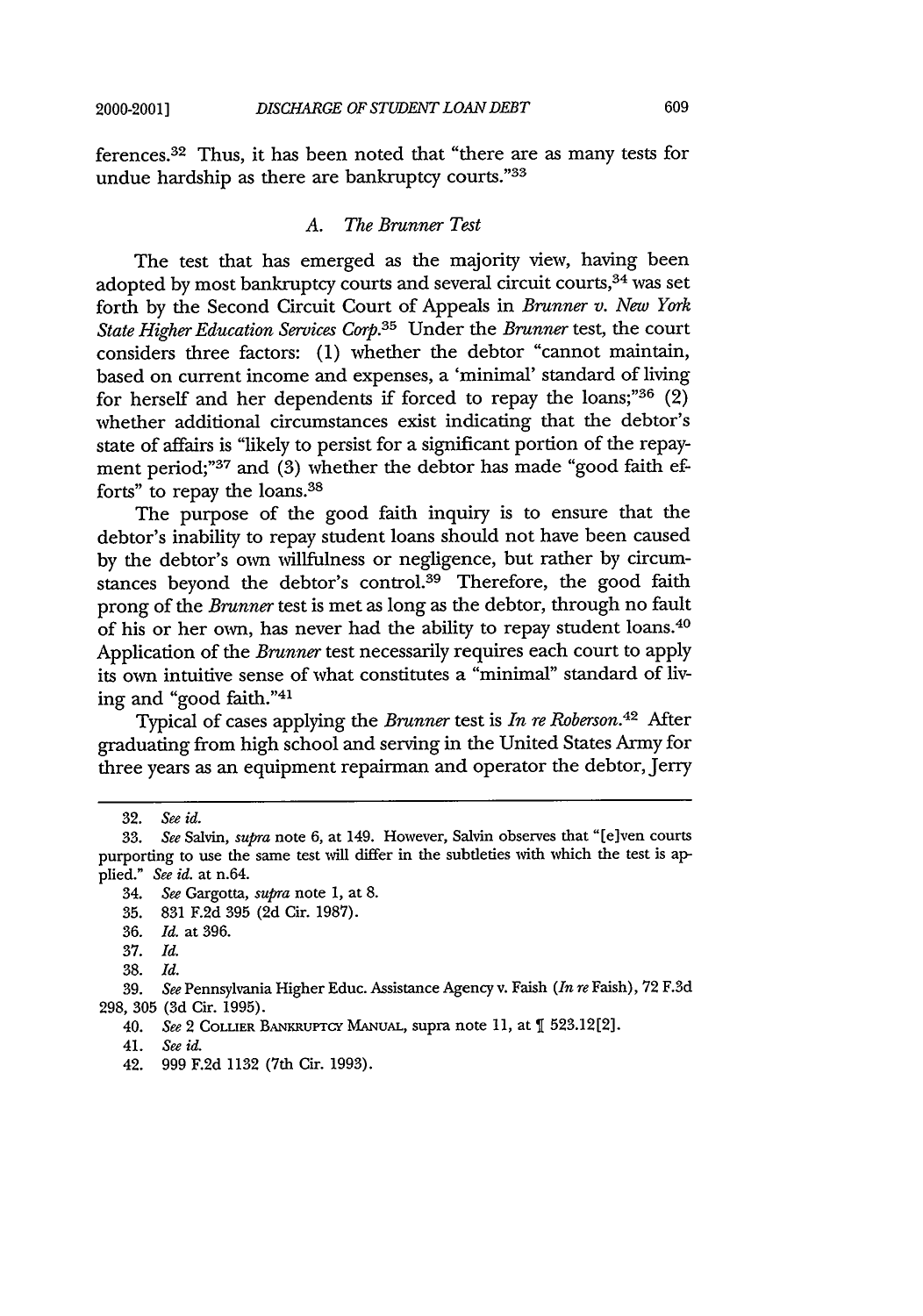Roberson, opted for a career change.<sup>43</sup> Roberson first received an associate of science degree in industry and technology at a community college and later earned a bachelor of science degree in industrial technology from Northern Illinois University.44 Roberson financed his education with \$9,702 in student loans that were guaranteed by the Illinois Student Assistance Commission. <sup>45</sup>

Roberson earned \$33,000 in 1988 and another \$30,000 in 1989 working as an automobile assembler at Chrysler Corporation, where he had begun working during college and where "his wages as an assembler exceeded those of any job that his degree in industrial technology would enable him to obtain."46 Then his life began to fall apart in 1990. 47 A second conviction for driving under the influence of alcohol resulted in the loss of Roberson's driving license and his dismissal from Chrysler in February.<sup>48</sup> In April Roberson divorced from his wife.<sup>49</sup> The divorce judgment ordered Roberson to pay \$121.60 per week in child support and awarded possession of the marital residence and automobile to his former wife.50 Without steady employment, Roberson's 1990 income plummeted to only \$6,000, leaving him unable to pay his creditors.<sup>51</sup>

Roberson filed for Chapter Seven bankruptcy on September 28, 1990.52 At that time, Roberson had no income and an estimated \$680 per month in expenses, including \$40 a week to rent a one room apartment with no kitchen or toilet. In addition, the \$34,395 in debts listed in his bankruptcy petition overwhelmed his \$18,357 in assets, \$11,250 of which represents an illiquid interest in the house that his former wife possessed. Hence, both parties agreed that his financial condition at the time of the petition prevented Mr. Roberson from maintaining a minimal standard of living and making payments on his student loans.<sup>53</sup>

47. *See In re Roberson,* 999 F.2d at 1134.

53. *Id.* at 1137.

<sup>43,</sup> *See Roberson,* 999 **F.2d** at 1133.

<sup>44.</sup> *See* id.

<sup>45.</sup> *See id.*

<sup>46.</sup> *Id.* at 1133-34.

<sup>48.</sup> *See id.*

<sup>49.</sup> *See id.*

**<sup>50.</sup>** *See id.*

<sup>51.</sup> *See id.*

**<sup>52.</sup>** *See id.*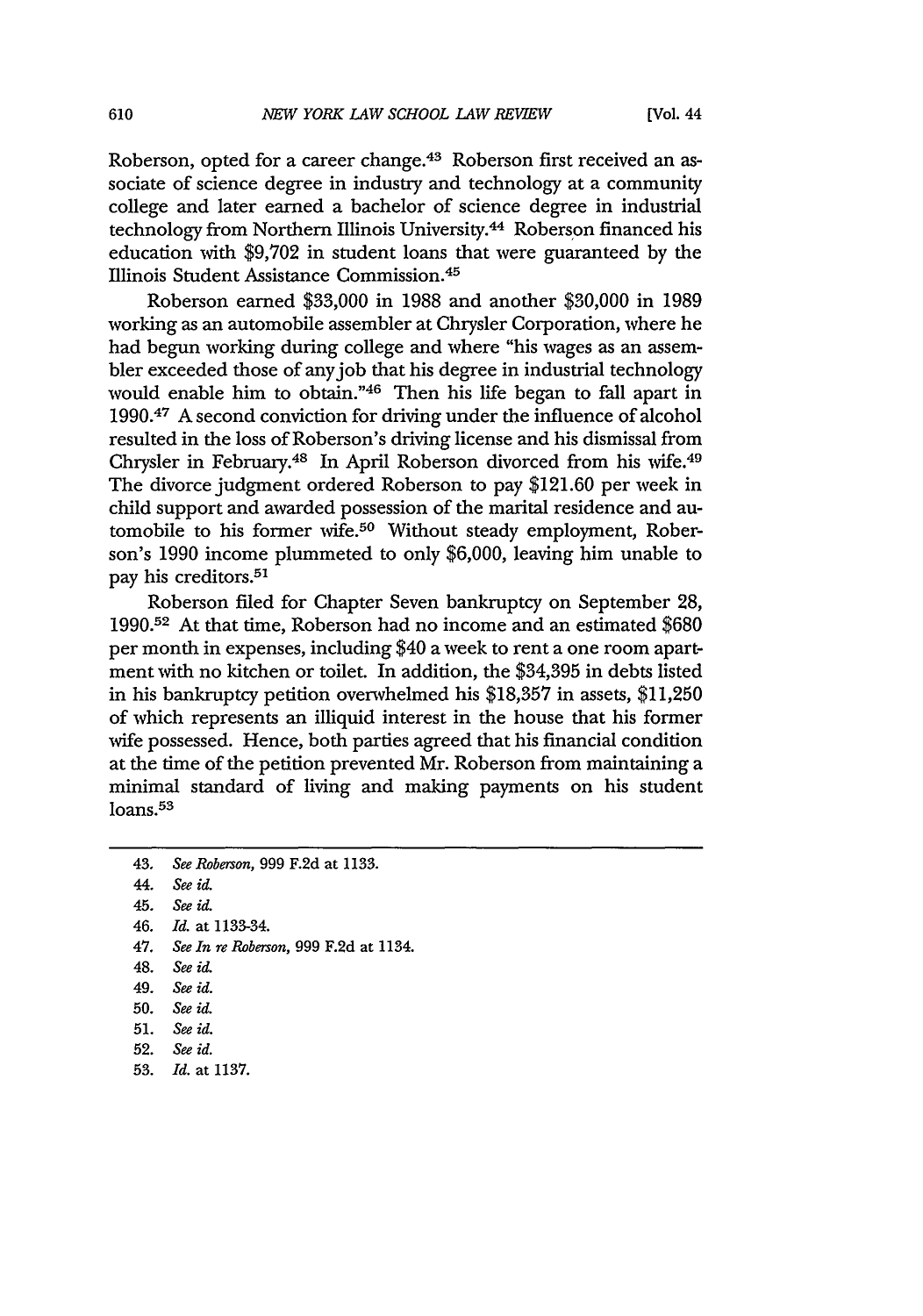After conflicting decisions on the discharge of Roberson's student loans by the bankruptcy court and the district court, the Seventh Circuit adopted *Brunner* as the appropriate test and held that Roberson had not established "undue hardship."54 The court concluded that Roberson's financial situation would only last temporarily rather than over a large portion of the repayment period.55

The Seventh Circuit first noted that Roberson's short-term outlook was unquestionably dismal: "[T]he Debtor was unemployed at the time of trial with slight prospects for employment in the near future with his lack of transportation and [his wrist and back injuries]."<sup>56</sup> Nevertheless, the Seventh Circuit agreed with the bankruptcy court that these impediments "would not prohibit gainful employment in the future," that "Mr. Roberson will be eligible for a new driver's license in 1993," and that "his medical condition does not appear 'insurmountable.'"<sup>57</sup> Thus, without deciding whether Roberson's drunk driving convictions precluded a finding of good faith, the court denied Roberson discharge of his student loans for "undue hardship" because he had not "indicated his road to recovery is obstructed by the type of barrier that would lead us to believe he will lack the ability to repay for several years."58 Fortunately for Roberson, the Seventh Circuit agreed with the bankruptcy court's decision to allow him a "two-year deferment to enable him to get back on his feet."<sup>59</sup> Less fortunate for Roberson was how the Seventh Circuit could fail to conclude that "undue hardship" had been established.

## *B. The Johnson Test*

The *Brunner* test is a popular modification of a test set forth previously by the Bankruptcy Court for the Eastern District of Pennsylvania in Pennsylvania Higher Education Assistance Agency v. Johnson (In re John*son).6 <sup>0</sup>*Under the *Johnson* test, the court considers: (1) a mechanical analysis of the debtor's past and probable future resources; $61$  (2) the debtor's good faith, including the debtor's best efforts to repay the

<sup>54.</sup> *See Roberson,* 999 **F.2d** at **1137-38.**

<sup>55.</sup> *See id.* at **1137.**

**<sup>56.</sup>** *Id.*

**<sup>57.</sup>** 1&

**<sup>58.</sup>** *Id.* at **1137-38.**

**<sup>59.</sup> Id-** at **1137.**

**<sup>60. 5</sup>** Bankr. Ct. Dec. **(CRR) 532** (Bankr. **E.D.** Pa. **1979).**

**<sup>61.</sup>** *See* id. at 544.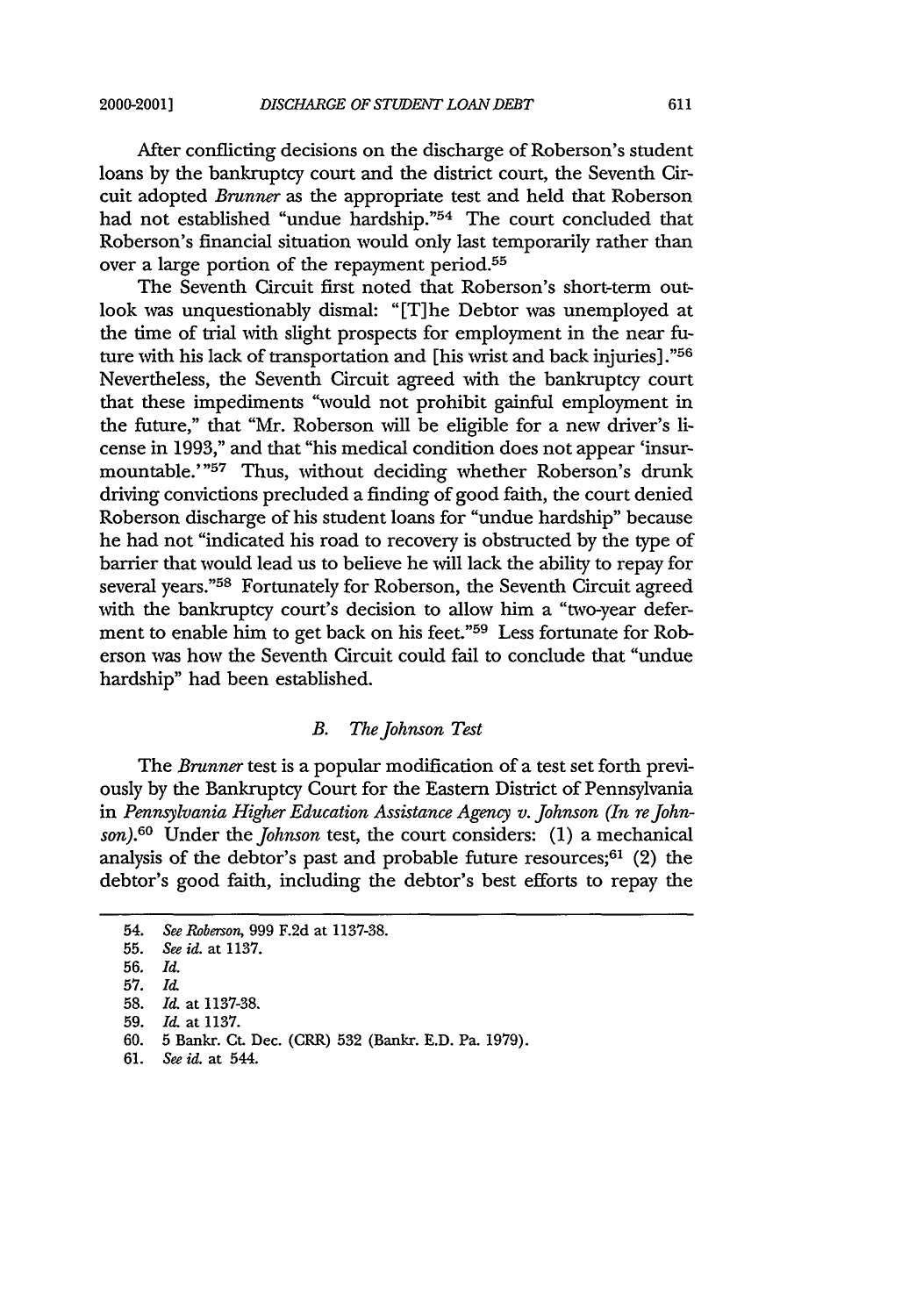loan and minimize expenses;<sup>62</sup> and (3) a policy analysis of the debtor's motives in filing, including whether the debtor derived financial benefits from the education received by virtue of the loans.63 The student loan is non-dischargeable if the court finds against the debtor on any of the three factors. <sup>64</sup>

Under the *Johnson* test, the debtor's financial circumstances are rigorously scrutinized. 65 First, the mechanical analysis is really an inquiry into whether a debtor can support himself and his dependents at a subsistence or poverty level while continuing to make monthly student loan payments at the same time.<sup>66</sup> Second, the good faith inquiry empowers the court to rule that expenses for necessities are unnecessary where it believes the debtor could have avoided or diminished expense through the exercise of "ordinary prudence." 67

A court's views of what constitutes "ordinary prudence" can be shockingly harsh.<sup>68</sup> For example, the court might conclude that a debtor's rent and utility expenses were excessive if the debtor had chosen to live alone rather than with a roommate. 69 The court might also conclude that a debtor lacks good faith if he or she does not work at the most economically productive job possible. 70 Therefore, a debtor who is unable to find work in his or her field of study should seriously consider finding work in another field in order to demonstrate good faith.71 Moreover, a debtor should try to avoid voluntarily working at a job that pays less than he or she is capable of earning.72 It is easy to see that a debtor's personal choices necessarily become limited by the ongoing requirement of good faith.<sup>73</sup>

68. *See id.* at 155-56. *See also* Wegrzyniak v. United States *(In re* Wegrzyniak), 241 B.R. 689 (Bankr. D. Idaho 1999) (holding that a debtor-teacher failed to satisfy the second and third parts of the Brunner test because she had chosen, after her eighteen year old son had begun using drugs and had attempted suicide, to spend her summers raising her nine year old son rather than seeking additional summer employment).

**<sup>62.</sup>** *See Johnson,* **5** Bankr. Ct. Dec. at 544.

<sup>63.</sup> *See id.*

<sup>64.</sup> *See id.*

<sup>65.</sup> *See* Salvin, *supra* note 6, at 153-57.

<sup>66.</sup> *See id.* at 153-54.

<sup>67.</sup> *See id.* at 155.

<sup>69.</sup> *See Johnson,* 5 Bankr. Ct. Dec. (CCR) at 541.

<sup>70.</sup> *See id.* at 541-42.

<sup>71.</sup> *See id.*

<sup>72.</sup> *See id.*

<sup>73.</sup> *See* Salvin, *supra* note 6, at 156.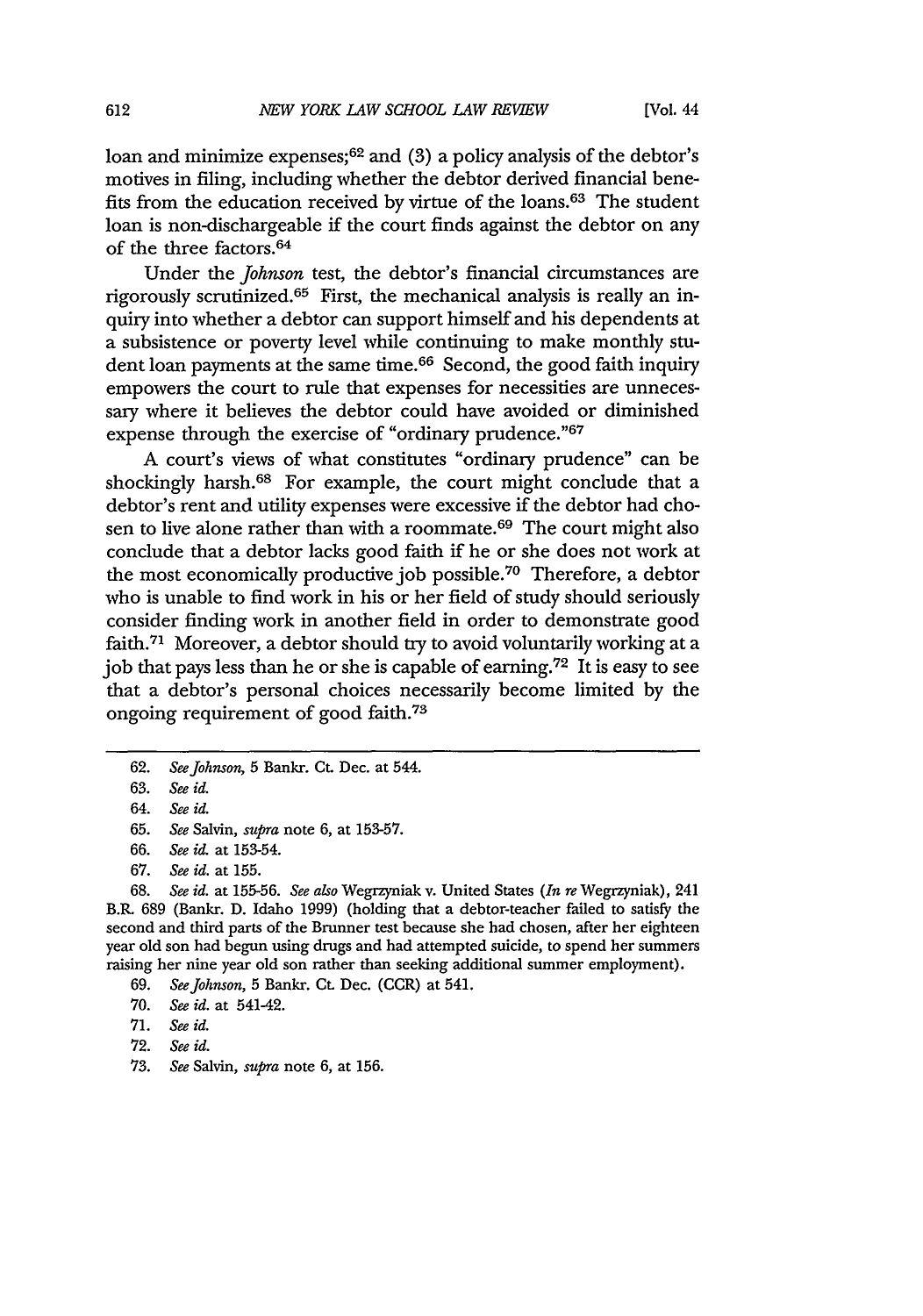## *C. The Bryant-Poverty Test*

Some courts have declined to follow either the *Johnson* or *Brunner* approaches. 74 In *Bryant v. Pennsylvania Higher Education Assistance Agency (In re Bryant),75* the court expressed dissatisfaction with the "unbridled subjectivity" involved in the good faith analysis of undue hardship cases. 76

Instead, the court settled for a poverty test under which the debtor's student loans are presumed non-dischargeable if the debtor's income exceeds federal poverty guidelines.<sup>77</sup> That presumption can only be rebutted if the debtor can prove extraordinary circumstances meriting discharge despite the debtor's lack of poverty.78 Conversely, a debtor's student loans are presumed dischargeable if the debtor's income falls below federal poverty guidelines, unless the creditors can prove extraordinary circumstances why discharge should be denied.7 <sup>9</sup>

*Bryant* has made the Federal Poverty Guidelines an important guide in testing for undue hardship.<sup>80</sup> Many courts now consider the Federal Poverty Guidelines in undue hardship cases, while a few courts have even adopted the guidelines as the sole determinant of undue hardship.<sup>81</sup>

#### *D. Miscellaneous Variations*

Other courts have added levels of precision to particular factors of the different tests.82 Although this practice may clarify an ambiguity within the test applied in a specific jurisdiction, it can also add to the overall confusion. <sup>83</sup>

For example, the Seventh Circuit Court of Appeals has held that under the *Brunner* test, a debtor's student loans may not be discharged unless there is "certain" hopelessness, rather than merely temporary hopelessness, in the analysis of the debtor's future income potential.<sup>84</sup> The court also added that the good faith inquiry requires denial of

<sup>74.</sup> *See Andresen,* 232 B.R. at 138.

<sup>75.</sup> *See* 72 B.R. 913 (Bankr. E.D. Pa. 1987).

<sup>76.</sup> *See id.* at 916-17.

<sup>77.</sup> *See id.* at 916-19.

<sup>78.</sup> *See id.*

<sup>79.</sup> *See id.*

<sup>80.</sup> *See* Salvin, *supra* note 6, at 162.

<sup>81.</sup> *See id.*

<sup>82.</sup> *See Andresen,* 232 B.R. at 138.

<sup>83.</sup> *See id.*

<sup>84.</sup> *See Roberson,* 999 F.2d at 1135.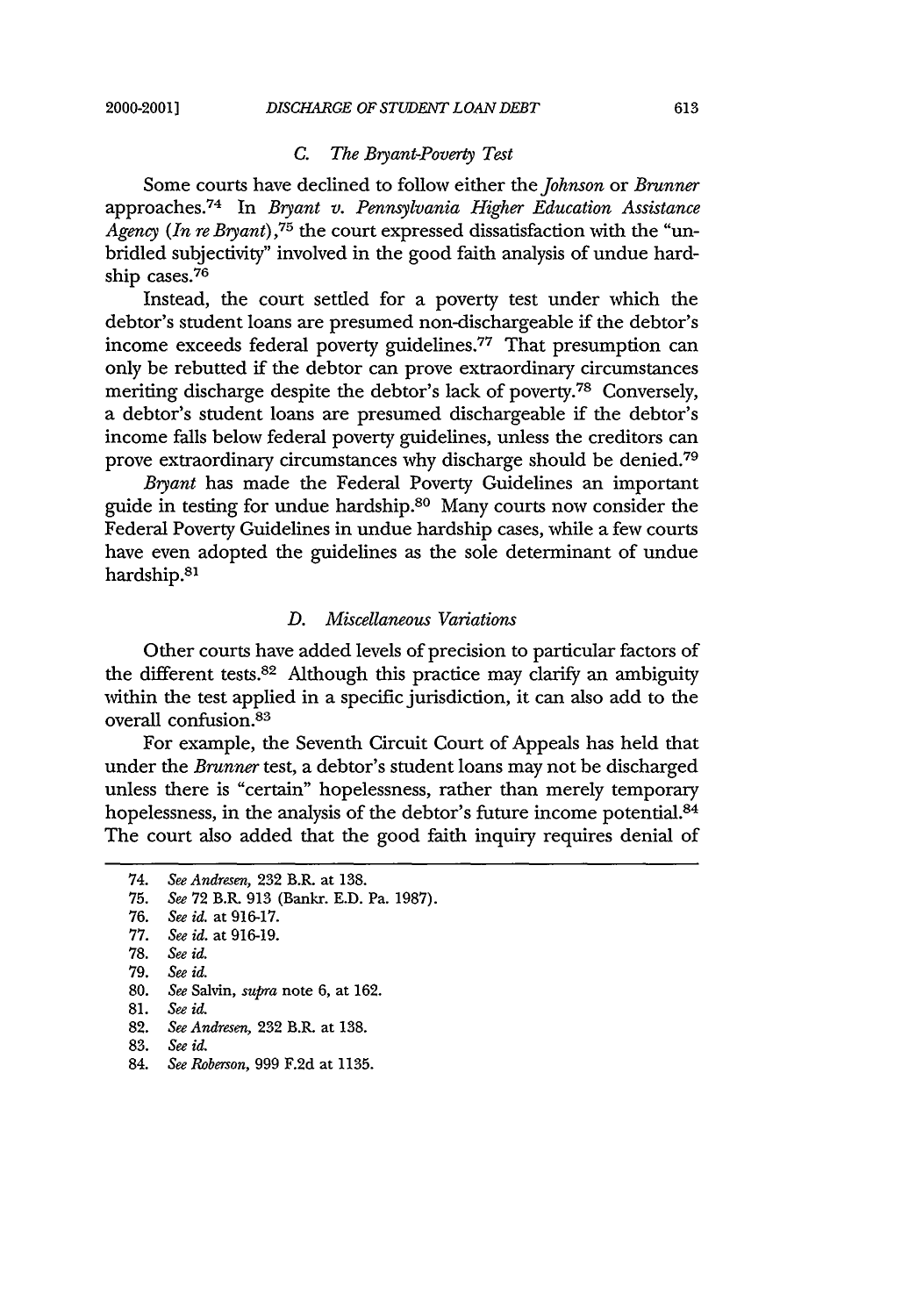discharge where the debtor's inability to repay student loans is due to negligence or irresponsibility in conducting his or her own financial affairs. <sup>85</sup>

Two courts have modified the undue hardship analysis more drastically.86 First, the Third Circuit Court of Appeals has gone so far as to redefine undue hardship as "unconscionable" hardship.87 Second, the Bankruptcy Court for the District of Colorado has stated that it disagrees with the *Brunner* test "to the extent that it looks to the 'repayment period of the loan' to determine whether the debtor's undue hardship situation is likely to persist."88 The court concluded that § 523(a) (8) "speaks to the 'debt' and not to the repayment period of the loan itself," and that student loan debts should be discharged when there is no hope for the debtor to repay in the future.<sup>89</sup>

#### *E. The* Cheesman *and* Pena *Tests*

In some cases courts are simply unable to tell precisely which test has been applied by another court. For example, in *Andresen v. Nebraska Student Loan Program (In re Andresen), Inc.*,<sup>90</sup> the court expressed difficulty in distinguishing between the *Brunner* test and the test adopted by the Sixth Circuit Court of Appeals in *Cheesman v. Tennessee Student Assistance Corp (In re Cheesman). <sup>91</sup>*But in *United Student Aid* Funds, *Inc. v. Pena (In re Pena),* the Bankruptcy Appellate Panel for the Ninth Circuit disagreed. <sup>92</sup>

The *Pena* court seized upon certain wording from *Brunner,* apparently absent from *Cheesman,* as a way of adopting its own totality of the circumstances approach.93 Specifically, the *Pena* court focused on the Sixth Circuit's apparent omission of the second prong of the *Brunner* test, whether the debtor's state of financial affairs is likely to persist for

**<sup>85.</sup>** *See Roberson,* 999 F.2d at 1136.

<sup>86.</sup> *See Andresen,* **232** B.R. at 138.

<sup>87.</sup> *See* Pennsylvania Higher Educ. Assistance Agency v. Faish *(In re* Faish), 72 F.3d 298, 306 (3rd Cir. 1995) (quoting Matthews v. Pineo, 19 F.3d 121, 124 (3rd Cir. 1994)).

<sup>88.</sup> Jones v. Catholic Univ. of Am. *(In* reJones), 1997WL 52188, at **\*1** n. 2 (Bankr. D. Col. 1997).

<sup>89.</sup> *Id.*

<sup>90.</sup> *See Andresen,* **232** B.R. 127.

<sup>91.</sup> *See id.* at 138-39.

<sup>92.</sup> *See* 207 B.R. 919, 922 (BAP. 9th Cir. 1997).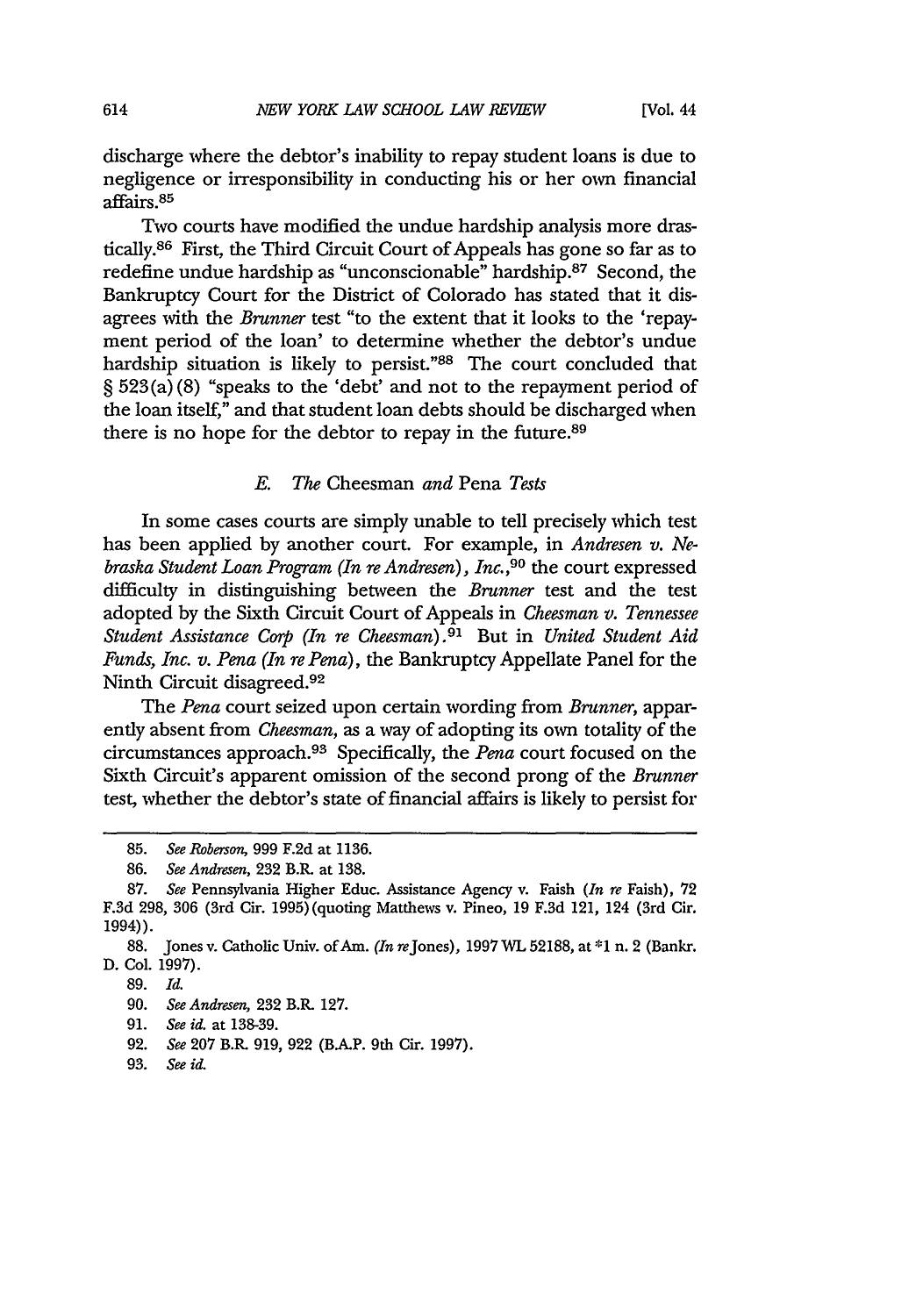a significant portion of the repayment period.94 The court stated that "rigid adherence.. .to a particular test robs the court of the discretion envisioned by Congress in drafting  $\S$  523(a)(8).<sup>"95</sup>

As desirable as a totality of the circumstances test may be, however, the *Pena* court's attempt to distinguish the *Brunner* test from the *Cheesman* test appears flawed.96 In *Cheesman,* the court explicitly quoted the *Brunner* test in full and proceeded to analyze the debtor's undue hardship claim under all three elements.<sup>97</sup> More accurately, the *Pena* court rejected the *Brunner* test's good-faith limitation because it precludes a debtor from introducing evidence that the education paid for by student loans was of little or no use or benefit to the debtor. 98 Therefore, *Pena's* true holding is that "undue hardship" is flexible enough that the value of a debtor's education can properly be considered in determining the debtor's future ability to pay.99

## *F. The Totality of the Circumstances Test*

Many courts apply a totality of the circumstances test to determine undue hardship.100 For example, the Bankruptcy Court for the District of South Dakota has rejected the *Brunner* test in lieu of a "case-bycase" and "fact-sensitive" approach that considers a debtor's good faith, financial resources, and necessary expenses as well as any other circumstances.10' The totality of the circumstances test is a more desirable approach than the others because it "affords a determination that contextually considers both the debtor's situation and the policies underlying § 523 (a) **(8)."102** The totality of the circumstances test better "ensures an appropriate, equitable balance [between] concern for cases involving extreme abuse and concern for the overall fresh start policy."<sup>103</sup>

97. *See* 25 F.3d 356, 359-60 **(6'** Cir. 1994).

- 99. *See id; see also Pena,* 207 B.R. at 923.
- 100. *See Andresen,* 232 B.R at 139-40.

<sup>94.</sup> *See id.*

**<sup>95.</sup>** *Id.*

<sup>96.</sup> *See Andresen,* 232 **B.R.** at 138-39.

<sup>98.</sup> *See Andresen,* 232 B.R. at 139.

<sup>101.</sup> *See* Law v. Educ. Res. Inst. Inc. *(In re* Law, SSN: 504-90-2960), 159 B.R. 287, 292-93 (Bankr. D. S.D. 1993).

<sup>102.</sup> *Id.*

<sup>103.</sup> *Id.*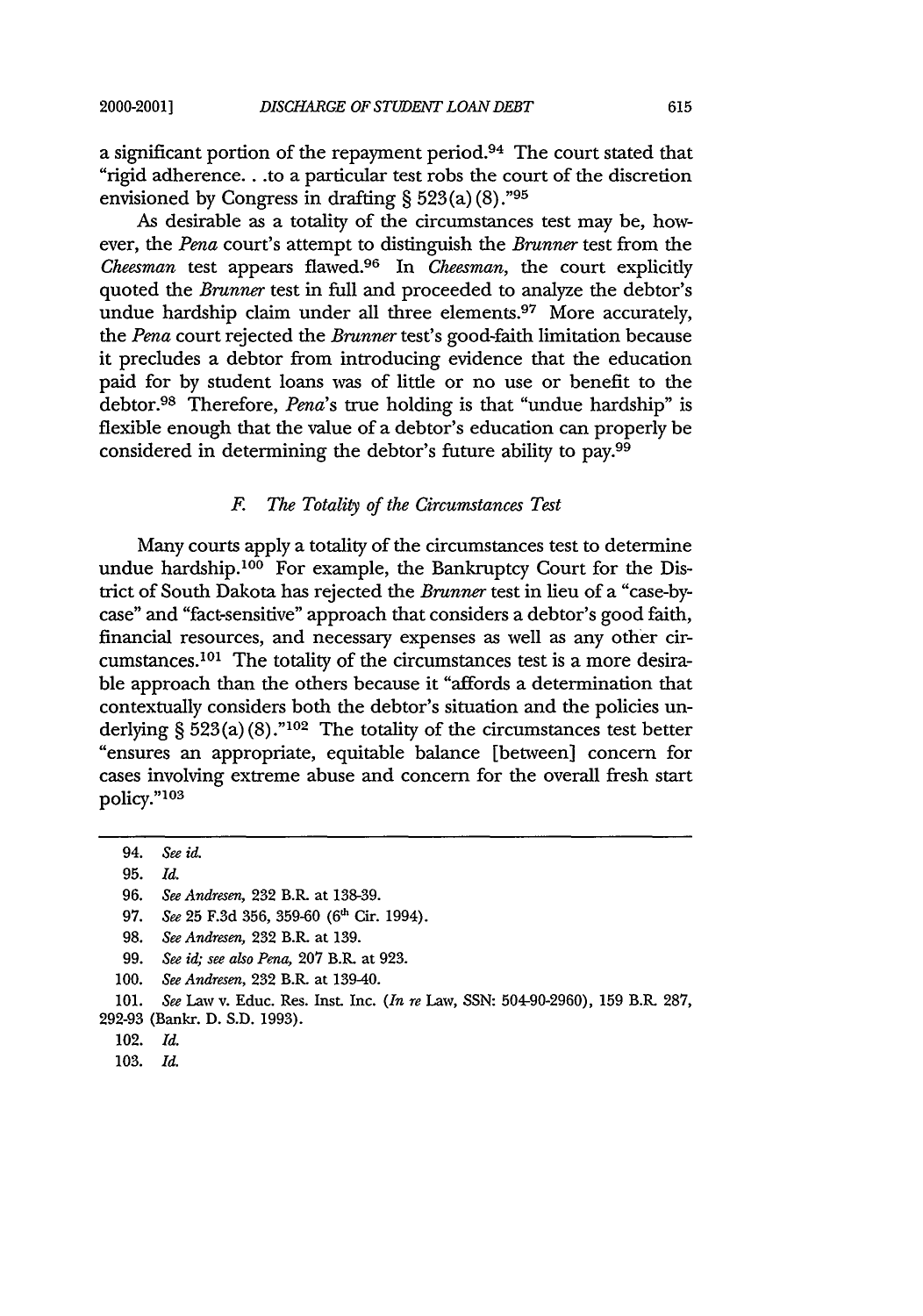The totality of the circumstances test has been adopted by the Eighth Circuit Court of Appeals.<sup>104</sup> The Eighth Circuit's test for undue hardship considers "(1) the debtor's past, present, and reasonably reliable future financial resources; (2) calculation of the debtor's and his dependents' reasonable necessary living expenses, and (3) any other relevant facts and circumstances surrounding the particular bankruptcy case."<sup>105</sup> The Eighth Circuit approach is preferable to *Brunner* and the other tests because it is less restrictive than those tests, yet it maintains the essential considerations found in the other tests.<sup>106</sup> Although a *Brunner* analysis of the debtor's future ability to repay student loans is not ignored under the totality of the circumstances approach, neither does that one factor became dispositive against a finding of undue hardship where the debtor is currently in grave circumstances requiring an immediate fresh start.<sup>107</sup>

## IV. THE ELIMINATION OF **THE** SEVEN-YEAR DISCHARGE **AND THE IRONY** OF **EQUrrABLE** RELIEF

Courts have often exercised their equitable powers to cushion the harsh effects imposed by § 523(a) **(8).108** At the same time, however, courts have continued to abide by a narrow interpretation of "undue hardship" even though that interpretation developed in the context of the now repealed seven-year discharge.<sup>109</sup> As one court has stated:

> The rigidity of some of those "tests" almost suggests that the solution to human suffering lies in the application of algebraic equations... [W] e cannot commit the court to a policy of mechanical evaluation of comprehensive human problems. "Undue hardship" is a concept so fraught with subjective elements that we must consider the totality of the circumstances to confirm its presence or absence.... Our approach is not intended to yield a general rule applicable to a broad class of cases, but remains as flexible and adaptable as the concept of equity itself. We are able to say only that the whole of a debtor's condition, in an

<sup>104.</sup> *See Andresen,* **232** B.R. at 139-40; *see also* Andrews v. S. Dakota Student Loan Assistance Corp. *(In re* Andrews), **661 F.2d 702,** 704 (8th Cir. 1981).

<sup>105.</sup> *See Andresen,* 232 B.R. at 139.

<sup>106.</sup> *See id.*

**<sup>107.</sup>** *See id.* at 130-31.

<sup>108.</sup> *See Collins, supra* note 20, at 749-51.

<sup>109.</sup> *See Andresen,* **232** B.R. at 130 n.7.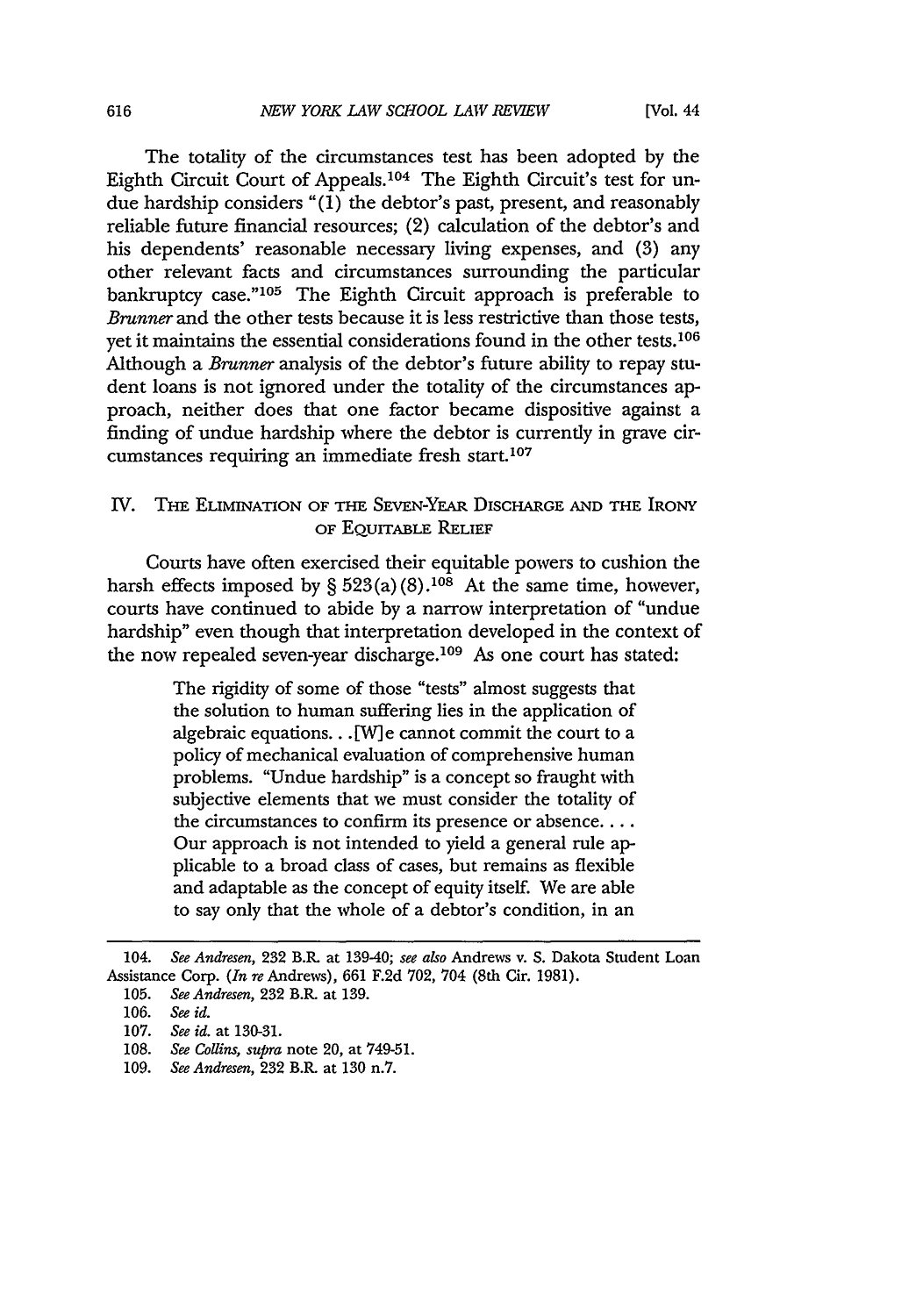undue hardship case, should be sufficient to strike a chord of pity in the heart of equity.110

Thus, many courts have found it necessary to revise loans, partially discharge loans, or defer payments by maintaining or extending the automatic stay.<sup>111</sup> By manipulating  $\S 523(a)(8)$  courts can uphold the policies behind non-dischargeability while balancing that interest with the fresh start policy.<sup>112</sup> Some courts find the authority to grant partial discharges and other equitable relief implicit in § 523(a)(8),<sup>113</sup> while others rely on the equitable powers of  $\hat{\S}$  105(a).<sup>114</sup> Section 105(a) essentially allows a bankruptcy court to tailor an equitable solution around the facts of a particular case.<sup>115</sup>

Critics of partial discharge of student loans argue that Congress's silence in §  $52\overline{3}(a)(8)$  should foreclose that possibility.<sup>116</sup> If Congress intended for courts to revise or partially discharge student loans, Congress could have expressly provided for those options in § 523 (a) (8) or included broader language revealing such equitable solutions as a policy objective.<sup>117</sup> Critics have also argued that  $\S 105(a)$  of the Bankruptcy Code does not provide authority for partial discharge or revision of student loans; rather, the equitable powers of bankruptcy courts may only be exercised within the enumerations of the Code. <sup>118</sup> The jurisdictional split over whether a court may partially discharge a debtor's student loan or whether courts are confined to an all-or-nothing discharge has grown over the past two decades. $119$ 

<sup>110.</sup> Moorman v. Kentucky Higher Educ. Assistance Auth. *(In re* Moorman), 44 B.R. 135, 137-38 (Bankr. W.D. K. 1984).

<sup>111.</sup> *See Andresen,* 232 B.R. at 130; see also Collins, *supra* note 20, at 737 (arguing that Congress should amend  $\S 523(a)(8)$  explicitly to provide revision as an option for the courts and the parties to student loan discharge proceedings). The automatic stay, found at 11 U.S.C. § 362 (1994), is a mechanism that stops most actions taken against the debtor during the course of a bankruptcy case. *See* KAREN GRoss, FAILURE **AND** FOR-GIVENESS: **REBALANCING THE** BANKRuprcy SysTEM 291 (Yale University Press 1997).

<sup>112.</sup> *See Andresen,* 232 B.R. at 130-31.

<sup>113.</sup> *See id.* at 131.

<sup>114.</sup> *See* 11 U.S.C. § 105(a) (1994), which provides, "The court may issue any order, process, or judgment that is necessary or appropriate to carry out the provisions of this tile. No provision of this title **...** shall be construed to preclude the court from, sua sponte, taking any action or making any determination necessary or appropriate.., to prevent an abuse of process."

<sup>115.</sup> *See Kapinos v. Graduate Loan Ctr. (In re Kapinos),* 243 BR 271 (W.D. Va. 2000).

<sup>116.</sup> *See Andresen,* 232 B.R. at 131.

<sup>117.</sup> *See id.*

<sup>118.</sup> *See id.*

<sup>119.</sup> *See id.* at 129.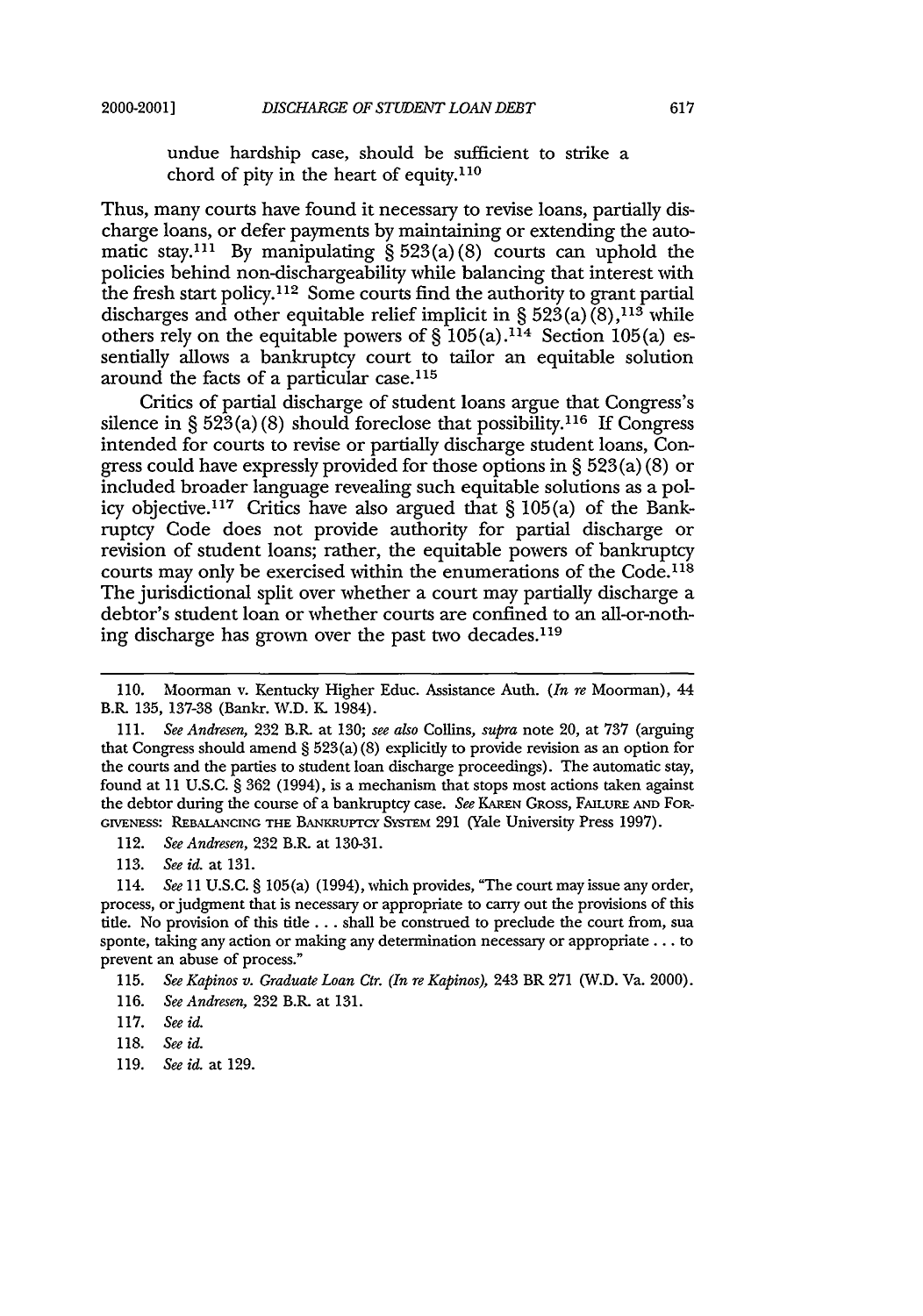The most compelling reason for allowing partial discharge or other revision of student loans is fairness. 120 In borderline cases, partial discharge makes it possible for the court to discharge those portions of student loan debt that are causing the debtor's "undue hardship" while requiring the debtor to continue repayment of the remaining student loan debt.<sup>121</sup> Partial discharge promotes fairness by affording some relief to the debtor, while ensuring that the government is not unjustly deprived by a complete discharge of student loans that could be repaid in part without imposing "undue hardship."'<sup>122</sup>

Since October 7, 1998, it appears that only one court has recognized the full importance of the repeal of the seven-year discharge as it relates to "undue hardship."<sup>123</sup> In *Andresen*, the debtor, Donna Mae Andresen, obtained three student loans in three consecutive years while attending nursing school.<sup>124</sup> Andresen filed her Chapter Seven bankruptcy petition in 1991.<sup>125</sup> From time to time, Andresen had incurred extraordinary medical expenses as a result of her daughter's medical condition.<sup>126</sup> Andresen's regular expenses included caring for her two children and paying off a second mortgage.127 During the course of her bankruptcy case, Andresen sustained a severe back injury that made it impossible for her to find work in her home state of Nebraska. 128 After a nationwide job search, Andresen finally found an

128. *See i&* at 129.

*<sup>120.</sup> See* Collins, *supra* note 20, at 753.

<sup>121.</sup> *See id.* The Sixth Circuit Court of Appeals recently held that § 105(a) of the Bankruptcy Code grants the court authority to partially discharge student loans, to institute a repayment schedule modifying the repayment terms of the loan, to defer repayment, to allow the debtor to subsequently re-open the proceedings to argue for "undue hardship" discharge, or to fashion any appropriate remedy. *See* Tennessee Student Assistance Corp. v. Hornsby (In re Hornsby), 144 F.3d 433, 439-40 (6th Cir. 1998). The Sixth Circuit stated that in a case "where undue hardship does not exist, but where facts and circumstances require intervention in the financial burden on the debtor, an all-ornothing treatment thwarts the purpose of the Bankruptcy Act." *Id.* at 439. Although the court's intentions were honorable, its reasoning leaves an important question unanswered: If the facts and circumstances of a particular case are so grave as to require the court to exercise its equitable powers, why should the court be constrained from concluding that "undue hardship" has been established?

<sup>122.</sup> *See Collins, supra* note 20, at 753-54. *But see GRoss, supra* note **11,** at 154-55 (arguing that the government's status as a priority creditor should be reconsidered, given the government's better position to recapture bankruptcy losses than other creditors, such as employees).

<sup>123.</sup> *See Andresen,* 232 B.R. at **130** n. **7.**

<sup>124.</sup> *See id.* at 129.

<sup>125.</sup> *See id.*

<sup>126.</sup> *See id.* at 141.

<sup>127.</sup> *See id.*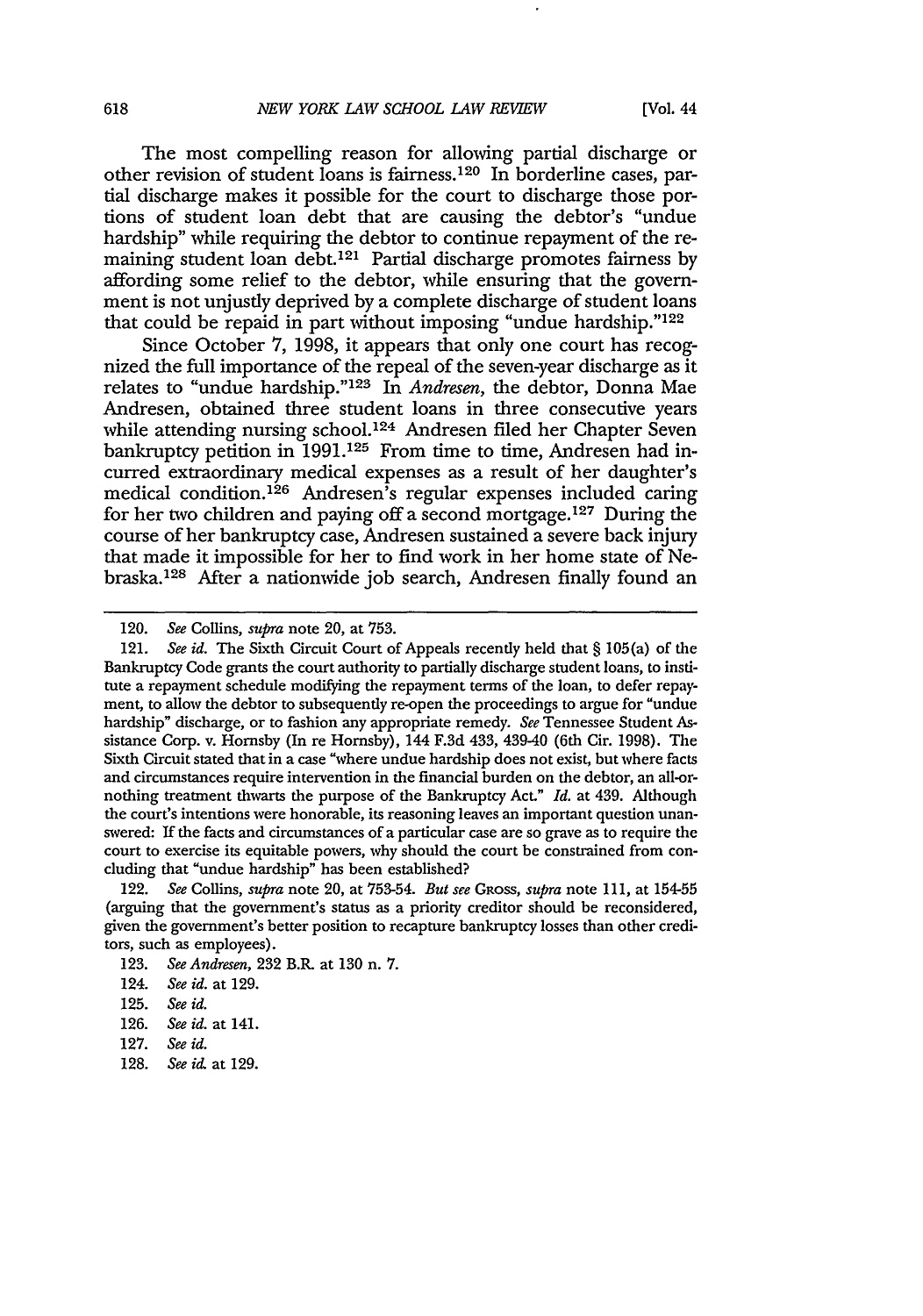employer willing to accommodate her disability in Nevada, where she moved to take that job.129

After a trial on Andresen's student loans, the bankruptcy court discharged two of her three loans, concluding that she could repay the third loan without "undue hardship."<sup>130</sup> On appeal, the Nebraska Student Loan Program argued that the bankruptcy court erred by finding that two of Andresen's student loans would impose "undue hardship" if they were not discharged, and that the bankruptcy court had no authority to grant a partial discharge.13' Without deciding whether a partial discharge is authorized by  $\S$  523(a)(8), the Bankruptcy Appellate Panel for the Eighth Circuit held that application of the "undue hardship" test to each student loan separately was not only allowed, but was required.<sup>132</sup> Consequently, the bankruptcy court had not even ordered a partial discharge in the traditional sense.<sup>133</sup> Significantly, the *Andresen* court observed:

> That the original statute contemplated a point at which a debtor could discharge student loans completely and without a showing of undue hardship may explain the apparent all-or-nothing approach to the undue hardship discharge exception. Congress simply wasn't contemplating any situation in which a loan would require revision by a bankruptcy court because either a loan would be fully dischargeable before the five (or seven) years on the basis of undue hardship, or it would be fully dischargeable in any event upon expiration of the applicable number of years. Under the original statute, therefore, a debtor would be unlikely to seek relief in bankruptcy prior to the expiration of the applicable number of years since repayment on a student loan became due, unless the debtor's undue hardship made it imperative. $134$

The critical observation made by the court in *Andresen* is that throughout the cases where courts have granted equitable relief to student

134. *Id.*

**<sup>129.</sup>** *See id.*

<sup>130.</sup> *See id.*

<sup>131.</sup> *See id.*

<sup>132.</sup> *See id.* at 137, 141. One significant reason underlying the Andresen decision was the court's conclusion that the determination of "undue hardship" is a factual determination reversible only for clear error. *See id.* at 128. Other courts have concluded that the determination of "undue hardship" is a question of law subject to de novo review. *See e.g., Cheesman,* 25 F.3d at 359.

<sup>133.</sup> *See Andresen,* 232 B.R. at 141.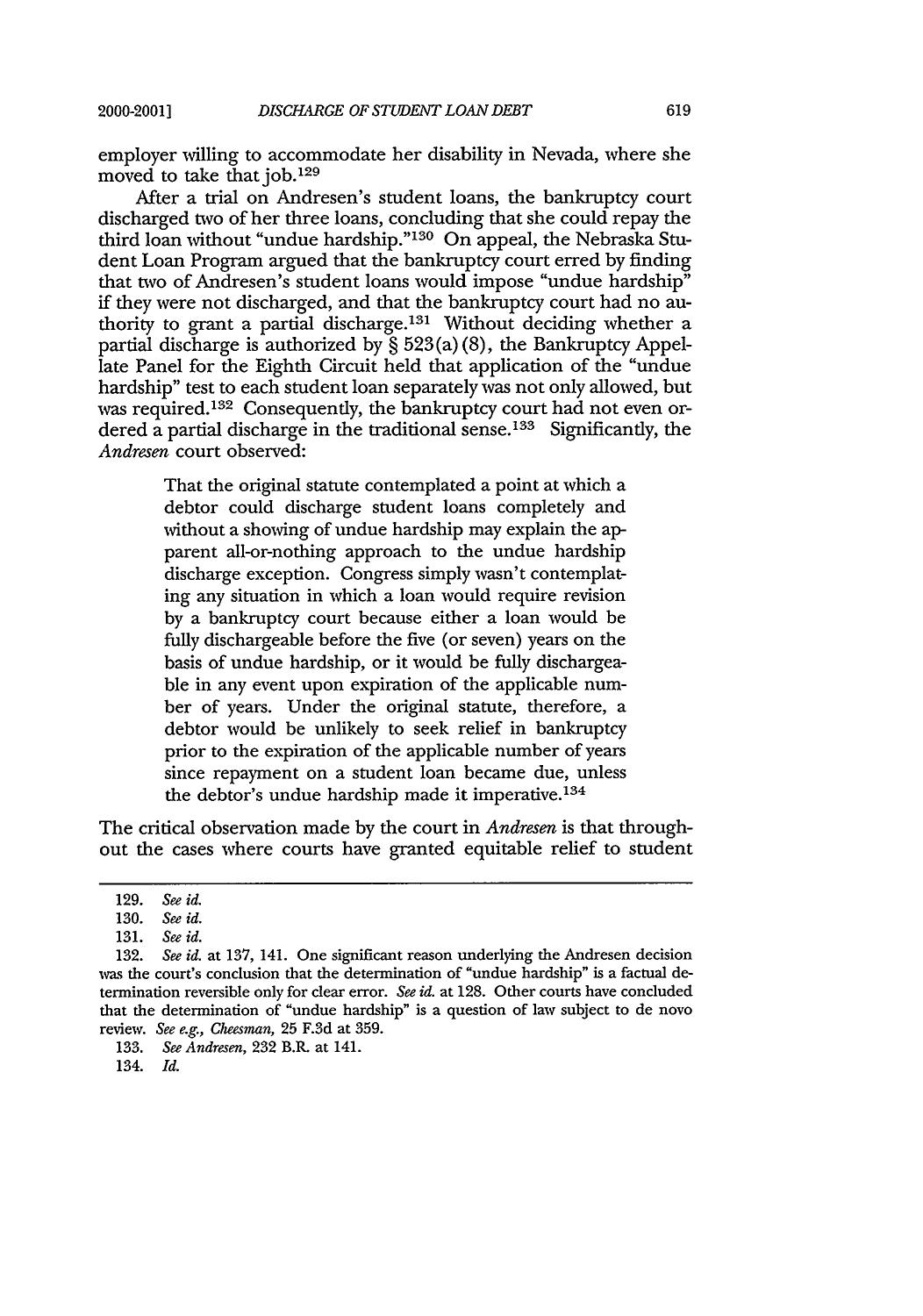loan debtors, those courts lacked any compelling reason to alter the standard for "undue hardship."135 First, courts did not even arrive at the question of equitable relief until they had already determined that the debtor did not qualify for the "undue hardship" exception.<sup>136</sup> Second, courts did not view the issue as whether the standard for establishing "undue hardship" was too high; rather, the issue was whether the policies behind non-dischargeability could be promoted while giving some deference to the fresh start policy at the same time.<sup>137</sup>

Courts were satisfied that the tests for proving "undue hardship" could not be too restrictive because that was just one of two ways for debtors to have their loans discharged. 138 In any case where a debtor could not prove "undue hardship" before the expiration of the five or seven year period, the loan would be automatically discharged absent that showing as soon as the applicable time period expired. <sup>139</sup>

That logic breaks down now that the seven-year discharge exception has been repealed. 140 Without a seven-year automatic discharge to protect debtors, it is now incumbent on the courts to reconsider whether "undue hardship" can continue to be interpreted as restrictively as in the past.<sup>141</sup>

The National Bankruptcy Review Commission<sup>142</sup> has gone even further by recommending the total repeal of  $\S 523(a)(8)$ .<sup>143</sup> In its report the commission first traced the history of § 523, noting that originally there was only a short list of exceptions to discharge for certain kinds of wrongdoing.<sup>144</sup> These types of wrongdoing included fraud, defalcation, and intentional torts.<sup>145</sup> Over time, the list of exceptions

143. See NATIONAL BANKRUPTCY REVIEW COMMISSION FINAL REPORT, BANKRUPTCY: THE NEXT TWENTY YEARS (1997), *reprinted in* [Vol. G] COLLIER ON BANKRUPTCY 44-219-229 (15th ed. revised 1999).

*144. See id.* at 44-193.

**<sup>135.</sup>** *See Andersen,* 232 B.R. at 141.

**<sup>136.</sup>** *See* Collins, *supra* note 20, at **753.**

<sup>137.</sup> *See Andresen,* 232 B.R. at 130-31.

<sup>138.</sup> *See id.* at 130 n. 7.

<sup>139.</sup> *See id.*

<sup>140.</sup> *See id.*

<sup>141.</sup> *See id.*

<sup>142.</sup> The National Bankruptcy Review Commission is an independent commission established pursuant to the Bankruptcy Reform Act of 1994. It was created to investigate and study issues relating to the Bankruptcy Code, to solicit divergent views concerning the operation of the bankruptcy system, to evaluate proposals with respect to bankruptcy issues, and to prepare a report that was submitted to the President, Congress, and the ChiefJustice on October 27, 1997. *See* National Bankruptcy Review Commission *at,* http://www.nbrc.gov(last modified Nov. 26, 1997). The Commission ceased to exist on November **19,** 1997. *See id.*